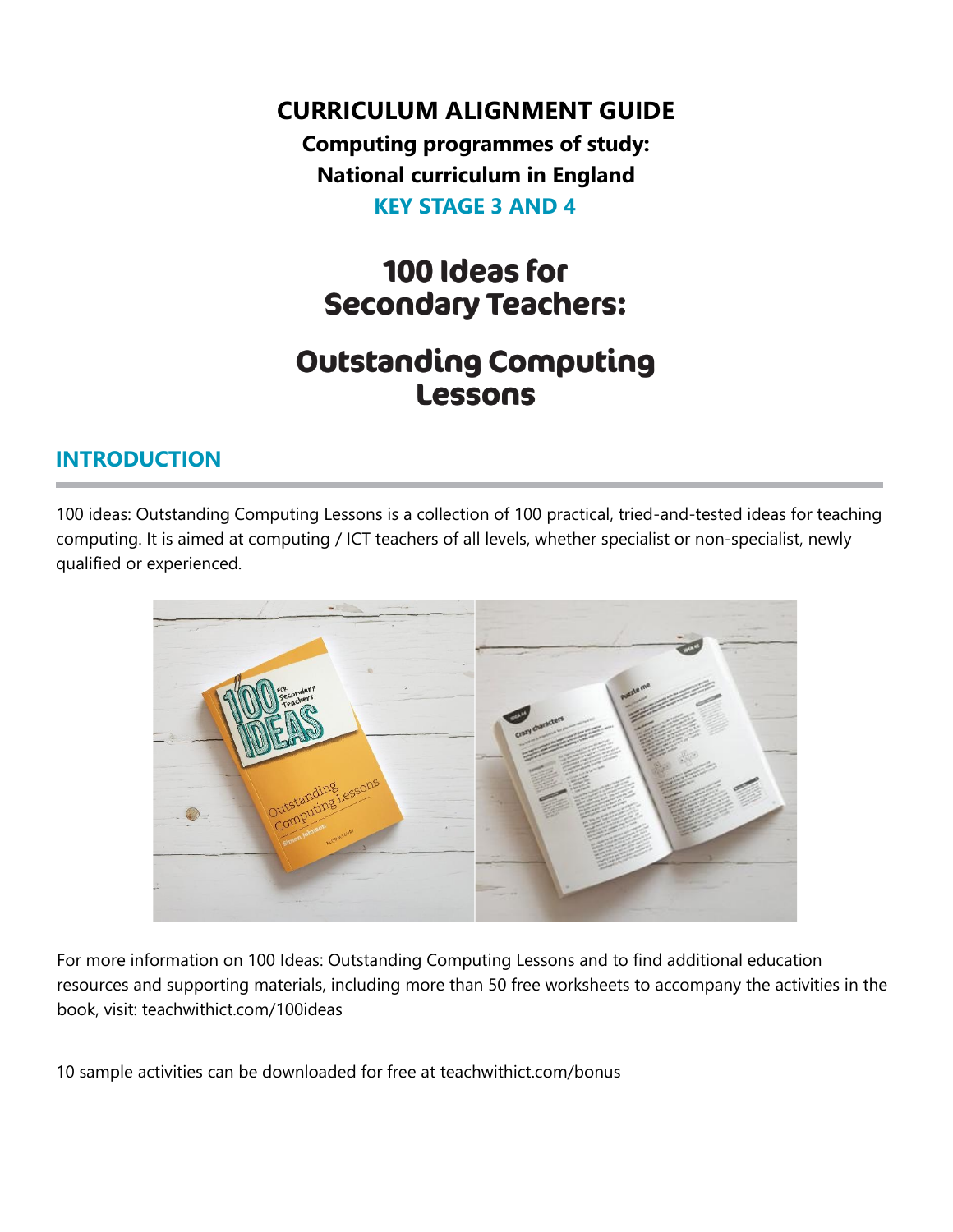### **KEY STAGE 3**

| STANDARD | <b>DESCRIPTION</b>                                                                                                                                                                                                                                                                                                           | <b>ACTIVITY</b>                                                                                                                                                     |
|----------|------------------------------------------------------------------------------------------------------------------------------------------------------------------------------------------------------------------------------------------------------------------------------------------------------------------------------|---------------------------------------------------------------------------------------------------------------------------------------------------------------------|
| 3.1      | Design, use and evaluate computational abstractions that<br>model the state and behaviour of real-world problems and<br>physical systems.                                                                                                                                                                                    | Idea: 14, 18, 42, 43, 44, 46, 47, 50, 80,<br>81, 82, 84, 85, 86, 87, 88, 89, 90, 91,<br>93, 94, 95, 96, 97, 98, 99, 101, 102,<br>103, 104, 105, 106, 107, 108, 109. |
| 3.2      | Understand several key algorithms that reflect computational<br>thinking [for example, ones for sorting and searching]; use<br>logical reasoning to compare the utility of alternative<br>algorithms for the same problem.                                                                                                   | Idea: 48, 51, 53, 57.                                                                                                                                               |
| 3.3      | Use 2 or more programming languages, at least one of<br>which is textual, to solve a variety of computational<br>problems; make appropriate use of data structures [for<br>example, lists, tables or arrays]; design and develop modular<br>programs that use procedures or functions.                                       | Idea: 3, 18, 80, 81, 82, 84, 85, 86, 87,<br>88, 89, 90, 91, 93, 94, 95, 96, 97, 98,<br>99, 101, 102, 103, 104, 105, 108, 109.                                       |
| 3.4      | Understand simple Boolean logic [for example, AND, OR and<br>NOT] and some of its uses in circuits and programming;<br>understand how numbers can be represented in binary, and<br>be able to carry out simple operations on binary numbers [for<br>example, binary addition, and conversion between binary and<br>decimal]. | Idea: 62, 63, 66, 67.                                                                                                                                               |
| 3.5      | Understand the hardware and software components that<br>make up computer systems, and how they communicate with<br>one another and with other systems.                                                                                                                                                                       | Idea: 12, 36, 38, 39, 40, 54, 60, 61.                                                                                                                               |
| 3.6      | Understand how instructions are stored and executed within<br>a computer system; understand how data of various types<br>(including text, sounds and pictures) can be represented and<br>manipulated digitally, in the form of binary digits.                                                                                | Idea: 37, 52, 58, 59, 60, 62, 63, 64, 65,<br>66, 67, 68.                                                                                                            |
| 3.7      | Undertake creative projects that involve selecting, using, and<br>combining multiple applications, preferably across a range of<br>devices, to achieve challenging goals, including collecting<br>and analysing data and meeting the needs of known users.                                                                   | Idea: 19, 21, 22, 23, 26, 30, 31, 32, 69,<br>71, 73, 93, 105.                                                                                                       |
| 3.8      | Create, reuse, revise and repurpose digital artefacts for a<br>given audience, with attention to trustworthiness, design and<br>usability.                                                                                                                                                                                   | Idea: 19, 26, 30, 31, 32, 69, 71, 73.                                                                                                                               |
| 3.9      | Understand a range of ways to use technology safely,<br>respectfully, responsibly and securely, including protecting<br>their online identity and privacy; recognise inappropriate<br>content, contact and conduct, and know how to report<br>concerns.                                                                      | Idea: 24, 25, 27, 29, 33, 41.                                                                                                                                       |